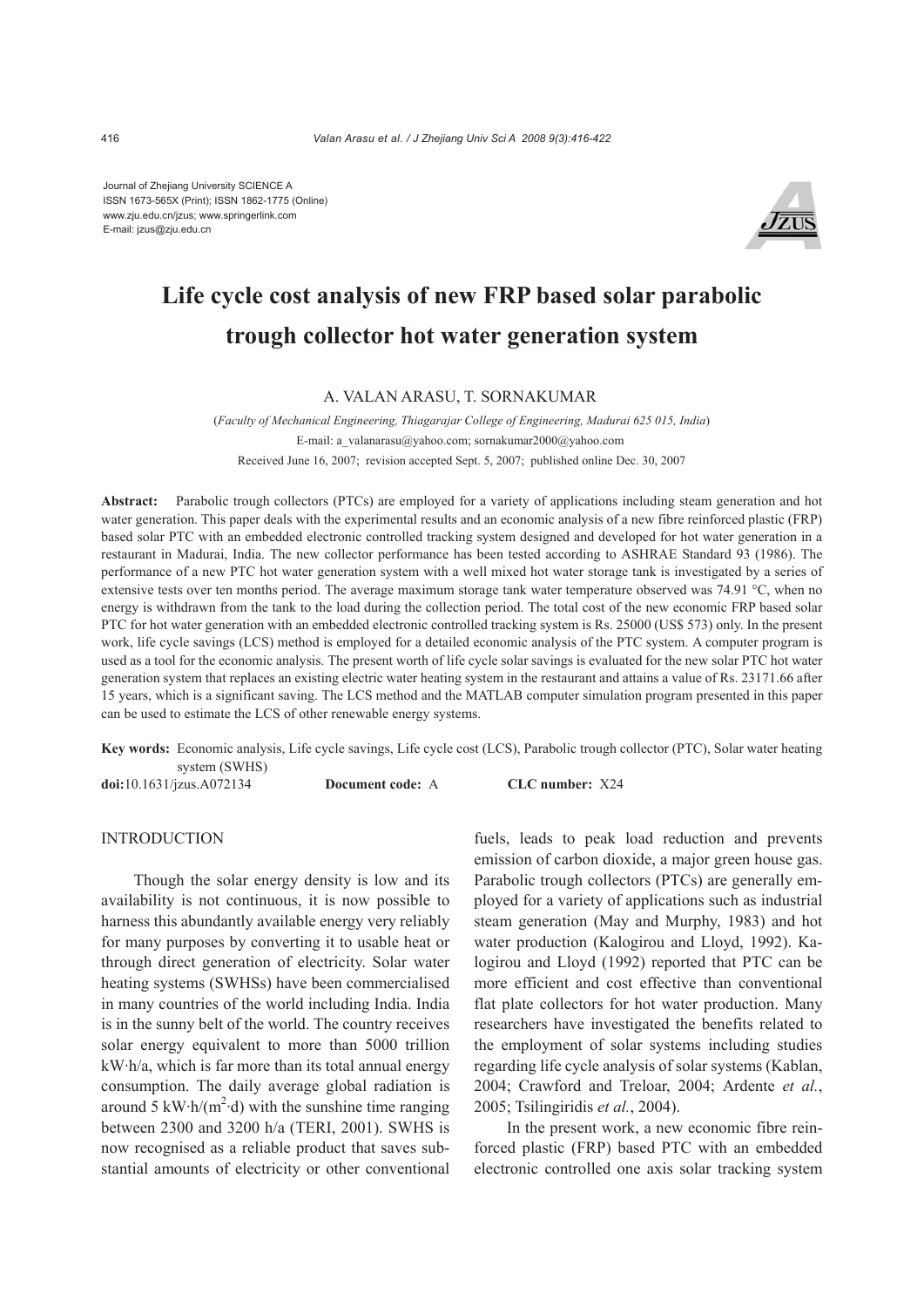has been designed and developed for generating hot water as a replacement of an existing electric water heating system in a restaurant in Madurai, India. The modeling of the new PTC system has been accomplished by performing optimization of the collector dimensions and selection of the receiver tube diameter (Valan Arasu and Sornakumar, 2005). The performance tests of the new FRP based PTC designed and developed for hot water generation have been carried out according to ASHRAE Standard 93 (1986) and reported by Valan Arasu and Sornakumar (2006). In this paper, an economic analysis of the new FRP based solar PTC hot water generation system replacing the existing electric water heating system, based on life cycle savings (LCS) method, is presented. A MATLAB computer program is developed to evaluate the present worth of solar savings over the optimal operation life of the PTC system.

# DESCRIPTION OF PTC HOT WATER GENERA-TION SYSTEM

The newly developed FRP based PTC system employed for hot water generation is presented in Fig.1. The PTC system for hot water generation includes a FRP based PTC, a hot water storage tank (HWST) of well-mixed type and a circulating pump. The parabola trough with a rim angle of 90° of the new PTC hot water generation system is very accurately constructed of fiberglass material, and the method of construction of the trough is described by Valan Arasu and Sornakumar (2007). A new flexible solar reflector material (SOLARFLEX foil) (from Clear Dome Solar Systems Heating and Cooking Products, San Diego, CA, USA, http://www.cleardomesolar.com, 2003) with a reflectance of 0.974 is used in the present work. The solar receiver consists of a copper tube, a glass envelope and rubber cork seals at both ends of the glass envelope. The copper tube is coated with a heat resistant black paint and surrounded by a concentric glass cover with an annular gap of 0.5 cm. The rubber corks are incorporated at both ends of the receiver tube in the annular gap between the glass cover and the copper tube to achieve an airtight enclosure. Water from the storage tank is pumped through copper tube, where it is heated and then flows back into the storage tank. The PTC rotates around the horizontal north/south axis to

track the Sun as it moves through the sky during the day. The axis of rotation is located at the focal axis. The tracking mechanism consists of a control system and a low speed 12 V DC motor. The input signals to the control system are obtained from light dependent resistors. The pump for maintaining the forced circulation is operated by an on-off controller (differential thermostat), which senses the difference between the temperature of the water at the outlet of the collector  $(T_{\text{fo}})$  and the storage tank  $(T_1)$ . The pump is switched on whenever this difference exceeds a certain value and off when it falls below a certain value. In the present work, the differential temperature controller value ( $T_{\text{fo}}$ − $T_1$ ) is set as +2 °C.



**Fig.1 PTC with hot water storage tank** 

The new PTC system specifications are presented in Table 1. The actual initial cost of the new PTC system designed for the present research work is presented in Table 2.

In the present work, the experiments have been conducted on various sunny days from 10.00 to 16.00, Indian Standard Time (IST), over eight months with a mean solar beam radiation range of  $550~\text{m/s}$ and a mean ambient temperature range of 34~37 °C. The experimentally measured hourly storage tank water temperature values for a select sunny day of every month are presented in Table 3. The average maximum storage tank water temperature at 16.00, IST over the eight months period is 74.91 °C, when no energy is withdrawn from the tank to the load during the collection period and is well above the average hot water temperature (65 $\degree$ C) of the existing electric heating system.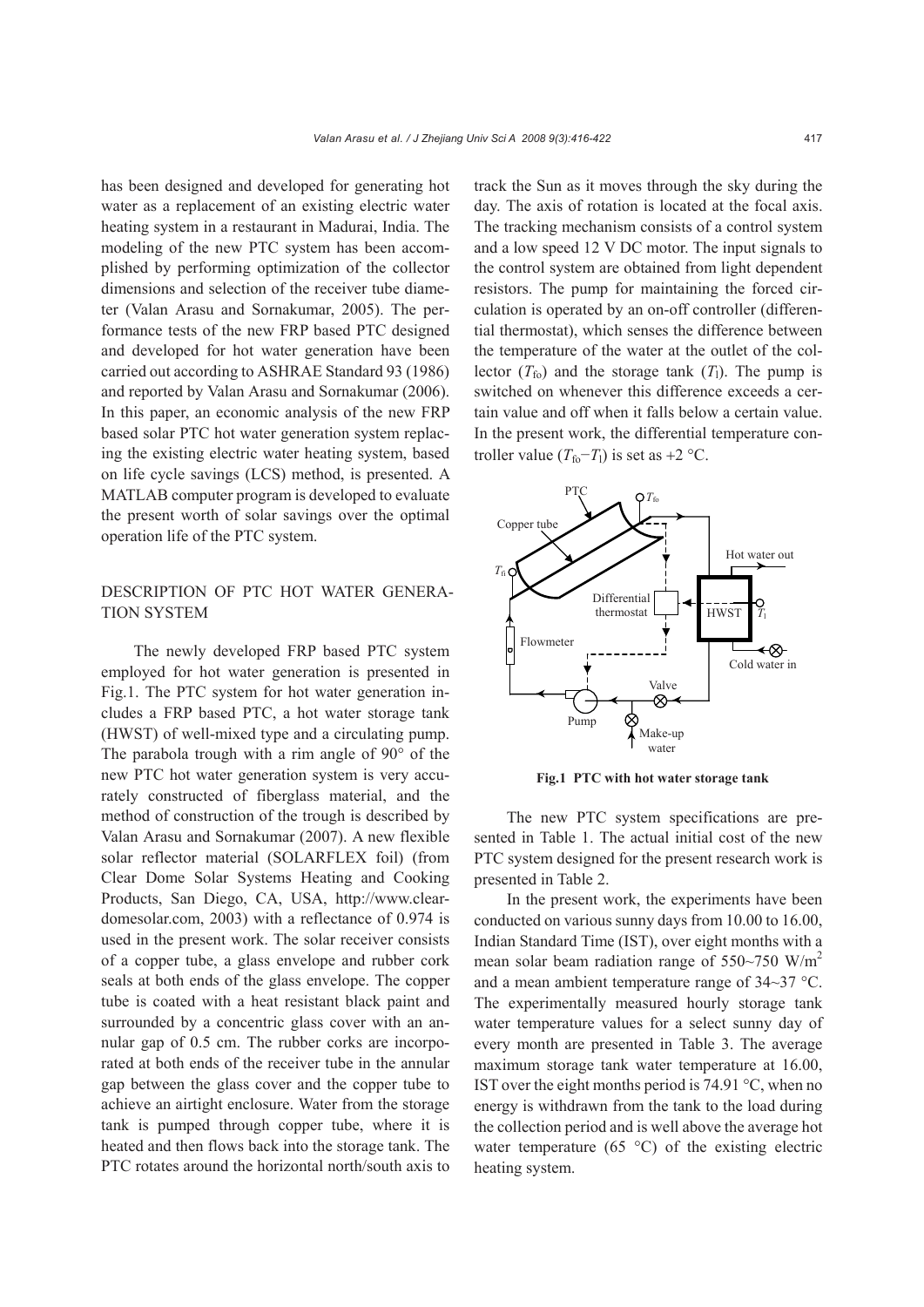| <b>Items</b>                   | Value           |  |  |
|--------------------------------|-----------------|--|--|
| Collector aperture (m)         | 0.8             |  |  |
| Collector length (m)           | 1.25            |  |  |
| Rim angle $(°)$                | 90              |  |  |
| Focal distance (m)             | 02              |  |  |
| Receiver diameter (mm)         | 12.8            |  |  |
| Glass envelope diameter (mm)   | 22.6            |  |  |
| Concentration ratio            | 19.89           |  |  |
| Water flow rate $(L/min)$      | 1 <sub>0</sub>  |  |  |
| Storage tank material          | Stainless steel |  |  |
| Storage tank capacity (L)      | 35              |  |  |
| Tank insulation material       | Glass wool      |  |  |
| Tank insulation thickness (cm) | 5               |  |  |
| Water pump (hp)                | 0.5             |  |  |

**Table 1 Parabolic trough collector system specifications**

#### **Table 2 Initial cost of PTC system**

| Item                                                  | Cost (Rs.) |  |
|-------------------------------------------------------|------------|--|
| Parabolic trough fibreglass casting                   | 2200       |  |
| Reflective sheet                                      | 3000       |  |
| Support structure                                     | 4000       |  |
| Tracking mechanism                                    | 7000       |  |
| Copper pipe receiver and glass envelope               | 800        |  |
| Circulating pump $(1/2$ hp)                           | 2000       |  |
| Stainless steel storage tank<br>with glass insulation | 1000       |  |
| Miscellaneous (piping, insulation, etc.)              | 5000       |  |
| Total initial cost                                    | 25000      |  |

 $Note: 1$  USD=Indian Rupees (Rs.) 43.62, August 2005

**Table 3 Experimentally measured hourly storage tank temperatures** 

|           | Storage tank temperature $(^{\circ}C)$ |  |                                     |  |             |         |  |
|-----------|----------------------------------------|--|-------------------------------------|--|-------------|---------|--|
| Month     | under different Indian Standard Time   |  |                                     |  |             |         |  |
|           | 11.00                                  |  | 12.00 13.00 14.00 15.00             |  |             | 16.00   |  |
| March     |                                        |  | 43.65 53.28 60.41 65.83 70.34       |  |             | - 74.66 |  |
| April     |                                        |  | 49.77 57.94 65.53 71.19 74.81 77.67 |  |             |         |  |
| May       |                                        |  | 47.65 55.84 62.24 67.61 72.35 76.31 |  |             |         |  |
| June      | 42.21                                  |  | 51.32 59.29 66.42 72.83 78.45       |  |             |         |  |
| July      |                                        |  | 41.06 49.87 57.01 62.51 67.02 70.68 |  |             |         |  |
| August    |                                        |  | 45.22 55.83 62.88 68.13             |  | 71.94       | 75.15   |  |
| September | 42.21                                  |  | 49.86 56.62 63.11                   |  | 67.02 70.11 |         |  |
| October   | 46.18                                  |  | 53.88 60.78 66.50                   |  | 72.45 76.23 |         |  |

## ELECTRIC WATER HEATING SYSTEM DESCRI-PTION

The existing electric water heating system in a

restaurant has a cuboid tank (*L*=1130 mm, *W*=310 mm,  $H<sub>t</sub>=300$  mm) containing an electric heating coil. The electric water heating system arrangement is shown in Fig.2. The electric coil is immersed in the water column of height  $(H_w)$  10 cm and placed at the center of the water tank as shown in Fig.2. Four bowls, each of diameter 20 cm and height 25 cm, containing food are placed on the water, which is heated by the heater. Hence, the cooked foods are kept warm and fresh.



**Fig.2 Electric water heating system arrangement**

Volume of heater tank  $(L \times W \times H_t) = 1130 \times 310 \times$  $300\times10^{-9}$ =0.10509 m<sup>3</sup>;

Volume of water in heater tanks  $(L \times W \times H_w)$ =  $1130\times310\times100\times10^{-9} = 0.03503$  m<sup>3</sup>;

Volume of water to be heated=35.03 L (approximately 35 L).

The heater is on for about 30 min until the water in the tank attains a sufficient temperature so as to keep the dish warm. The average hot water temperature was measured as 65 °C. The heater is turned on at regular intervals over the canteen working hours of 8 h and is observed to be consuming 5 kW·h/d. At the tariff (TNEB, 2005) 5.8 Rs./( $kW$ ·h), the cost of electricity is 29.0 Rs./d. The heater is in use for 275 d in a year. So the annual electricity cost for the electric heater is Rs. 8000.

COMPONENTS OF TOTAL COST OF SOLAR SYSTEM

## **Life cycle cost (LCC)**

Solar thermal devices and systems are generally characterised by high initial costs and low annual operating costs. An economic evaluation of a solar system is of comparing an initial known investment with estimated future operating costs. To study the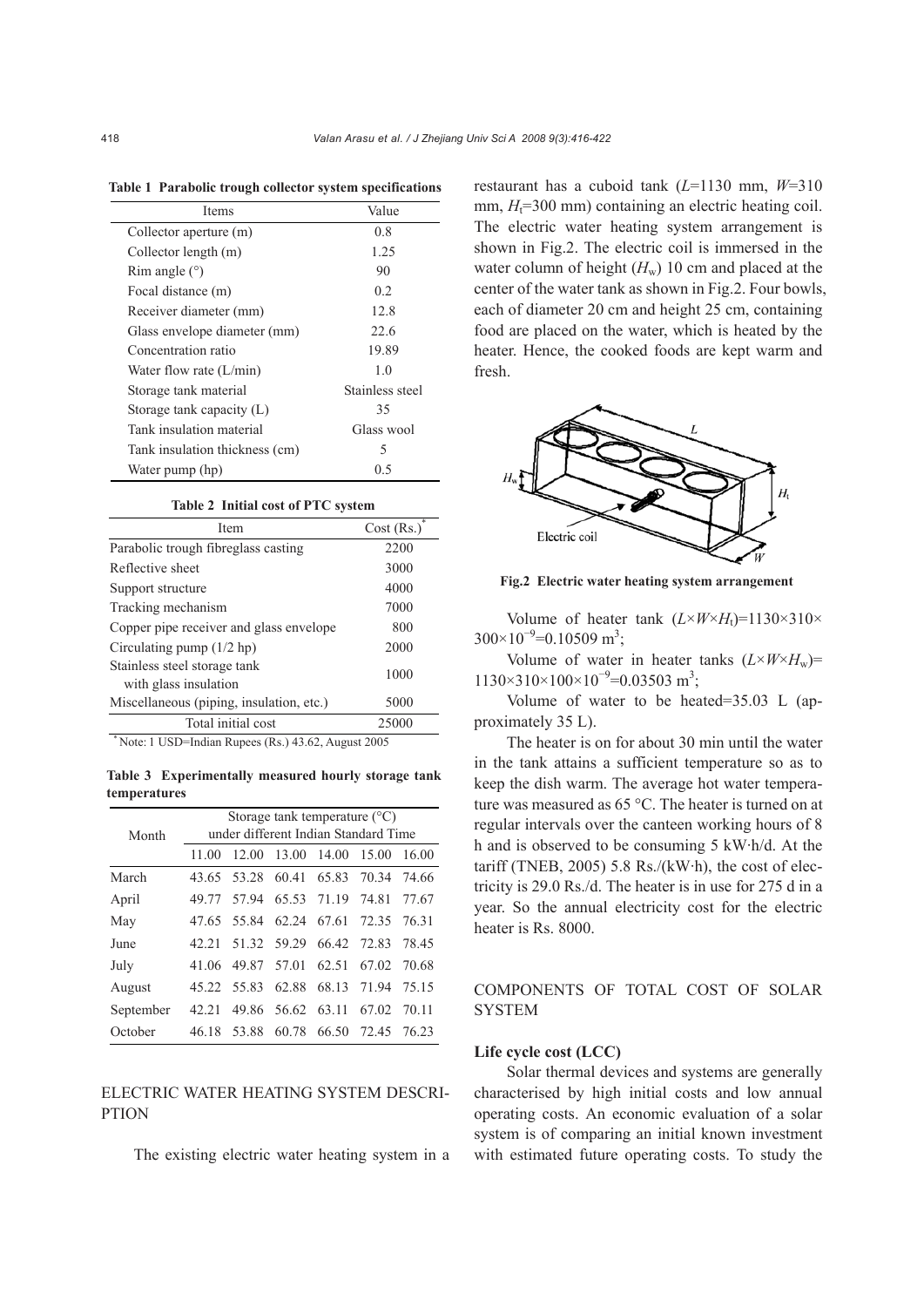economic feasibility of a system, different methods could be used to evaluate the different figures of merit of the systems, such as net present value (NPV) method, LCS method, the annual cost (AC) method, the payback period method, etc. (Tiwari, 2002). The method employed for the economic analysis in the present work is LCS method. This method takes into account the time value of money and allows detailed consideration of the complete range of costs. Life cycle cost (LCC) is the sum of all the costs associated with a solar thermal energy system over its lifetime in terms of money value at the present instant of time and takes into account the time value of money (Kalogirou, 1996). The LCS for a solar heating system is defined as the difference between the LCC of a conventional heating system and the LCC of the solar heating system. This is equivalent to the total present worth of the gains from the solar system compared to the conventional heating system.

## **Initial cost**

The initial cost (IC) of a solar thermal system is the cost of the equipments and installation. Solar collectors contribute significantly to the IC. The IC is the sum of two components: area dependent cost (ADC) and area independent cost (AIC). Multiplying the ADC (cost per unit collector area) with the total collector area  $A_{\text{tc}}$  would give a cost related to the size of the system. The total system IC can be obtained by adding the AIC and is given by

$$
IC=(ADC \times A_{\text{tc}}) + AIC. \tag{1}
$$

## **Annual cost and annual solar savings**

The annual cost of a solar system is the sum of a number of factors. These include the cost of electrical energy consumed by auxiliary equipments like pumps and the auxiliary energy system like electric heaters, repayment on the loan availed to install the system, maintenance of the system, local taxes and tax deductions. Tax deductions may be related to the interest payable on the loan repayment or to the annual depreciation permitted on the system.

In order to evaluate the economic viability of a solar system, one has to calculate the savings, which will accumulate annually and on a long-term basis as a result of installing the solar system. On annual basis, the solar system would help in saving conventional energy in the form of fuel or electricity.

## **Annual mortgage payment**

The mortgage payment is the annual value of money required to cover the funds borrowed at the beginning to install the system. This includes principal and interest payment. The estimation of the annual mortgage payment (AMP) can be found by dividing the amount borrowed by the present worth factor (PWF) (Stoecker, 1989). Assume that the system requires a total IC of which either full or a fraction is taken as mortgage amount (MA). The mortgage interest rate is MIR and the mortgage is to be paid back in equal instalments over a mortgage period (MP) in years. The PWF in any year *N* is

$$
PWF = \frac{(1 + MIR)^{N} - 1}{MIR(1 + MIR)^{N}},
$$

and AMP is expressed as

$$
AMP = \frac{MA}{PWF}.
$$
 (2)

## **Annual fuel savings**

Let the first year fuel cost savings be FFS and this cost increases at FIR (annual fuel cost inflation rate) every year. The annual fuel cost savings (AFS) in any year *N* is

$$
AFS = FFS(1 + FIR)^{N-1}.
$$
 (3)

#### **Annual maintenance cost**

The solar system will normally require some annual expenditure by means of maintenance, local taxes and insurance, etc. Let the first year maintenance cost is FMC and this cost increases at the rate of MR (annual rate of increase in maintenance cost) every year. The annual maintenance cost (AMC) in any year *N* is

$$
AMC=FMC(1+MR)^{N-1}.
$$
 (4)

#### **Annual electricity cost**

The cost of electrical energy required for running auxiliary equipment, i.e. first year parasitic cost (FPC) is obtained by multiplying the pump power (PP) by the operation hours (OH) and by the price of elec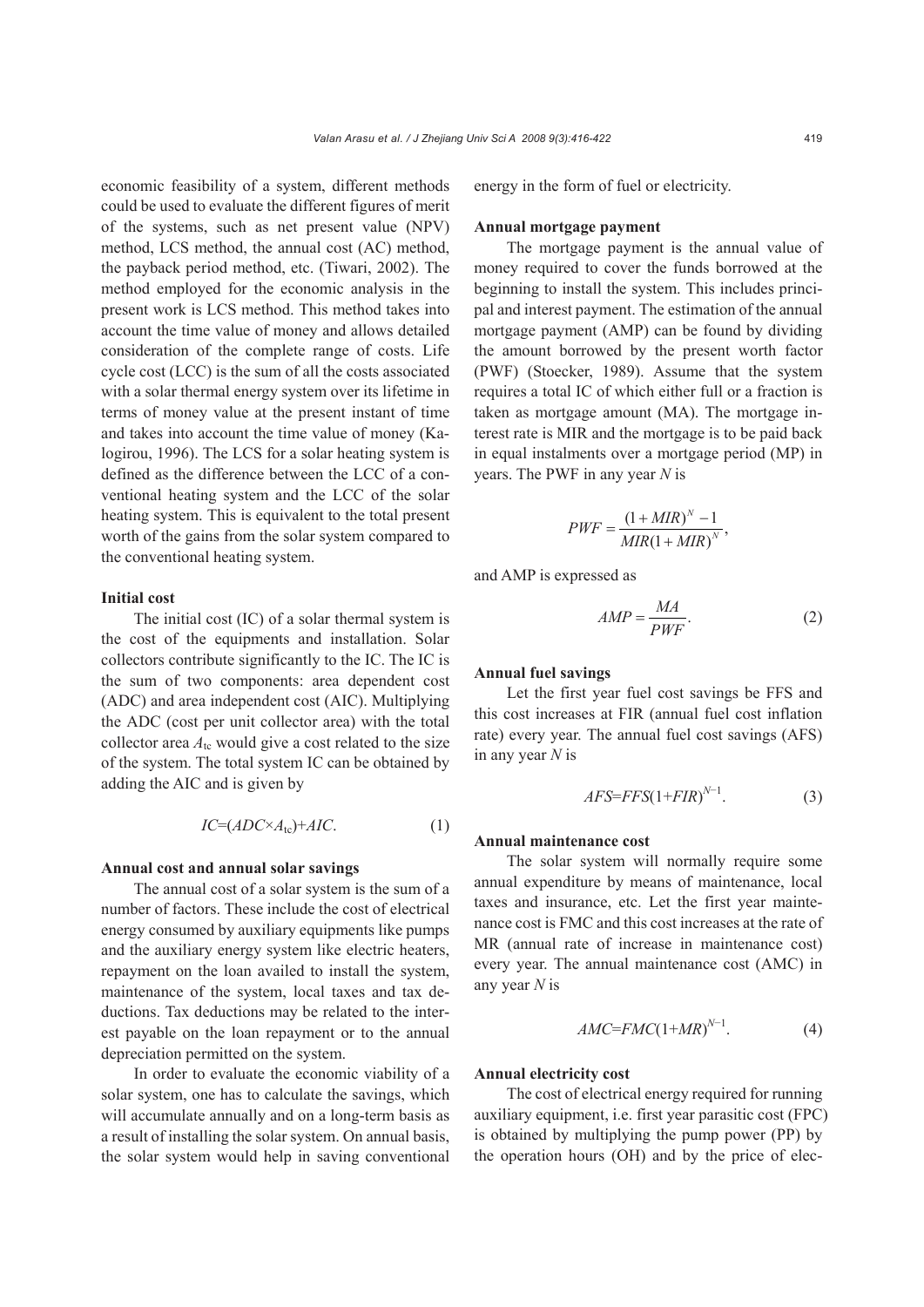tricity (EC) (Kalogirou, 1996). This cost is also increased at an inflational rate, i.e. annual rate of increase in electricity cost (EIR) every year. The annual parasitic cost (APC) in any year *N* is

$$
APC = FPC(1 + EIR)^{N-1},\tag{5}
$$

where *FPC*=*PP*×*OH*×*EC*.

#### **Annual tax deductions**

Let us assume that tax deductions are allowed both on the interest component of the annual loan repayment instalment (IA) and on depreciation of the system. The annual depreciation (AD) is assumed to be at a uniform rate every year and the annual rate of income tax is RT. The equation used for the estimation of annual tax savings (ATS) is

$$
\begin{cases}\nATS = RT(IA + AD), \\
AD = IC/N_{\text{max}},\n\end{cases} \tag{6}
$$

where  $N_{\text{max}}$  is the time in years after which the system is entirely discarded, i.e. maximum life time and is taken as 20 years (MNES, 2006).

Thus the annual solar savings (ASS) is (Kalogirou, 1996)

$$
ASS=AFS-AMP-AMC-APC+ATS.
$$
 (7)

#### **Present worth of annual solar savings**

The present worth of annual solar savings (PWASS), if the annual market discount rate is MDR, in any year *N* is (Stoecker, 1989)

$$
PWASS=ASS/(1+MDR)^{N}.
$$
 (8)

The LCS over life time (LT) of a system is the sum of PWASS over the period plus the present worth of salvage value (PWSV) at the end of its lifetime minus the initial down payment (DP) made at the time of installation of the solar system (Sukhatme, 2003). Thus

$$
LCS = \sum_{N=1}^{LT} PWASS(N) + PWSV - DP,\tag{9}
$$

where *PWSV* is given by (Crawford and Treloar,

2004):

$$
PWSV = \frac{SV}{\left(1 + MDR\right)^{LT}},\tag{10}
$$

where *SV* is the salvage value of the system.

#### **Salvage value of a system**

The various system components, e.g., body structure, glass wool insulation, etc. may be reused even after the useful life of the system is over. The market value at the end of useful life of the system is known as salvage value (SV). The SV of the system is dynamic with its assumed life time. Hence assuming linear depreciation of the system with time, then the SV at time *N* could be expressed as (Kablan, 2004),

$$
SV=IC-AD\times N.\tag{11}
$$

### SIMULATION PROGRAM

The case study is taken for the new FRP based PTC hot water generation system. The IC of the system, presented in Table 2, is Rs. 25000 and is set up with an initial DP of 100% of the initial investment. The MA is nil. The cost of electrical energy saved in the first year (FFS) is estimated as Rs. 8000 and this cost increases at the annual fuel cost inflation rate (FIR) of 4%. The first year maintenance cost (FMC) is assumed as 2% of the IC and this expense increases at the annual rate of increase in MR of 4%. The power consumption (PP) of the water circulating pump (1/2 hp) and motor of the tracking system (1/8 hp) is 0.46 kW and is estimated to work for approximately 2200 h/a (OH). The electricity cost (EC) is 5.8 Rs./(kW·h) (TNEB, 2005) and this cost is expected to rise at the annual rate of increase in electricity cost (EIR) of 4%. Tax deductions are permissible both on the interest component of the annual loan repayment instalment and on depreciation of the system. The interest component of the annual loan repayment instalment (IA) is nil and the annual depreciation (AD) of the system is Rs. 1250. The maximum life time  $(N_{\text{max}})$  is taken as 20 years (MNES, 2006). The annual rate of income tax (RT) is 30%. Finally the annual market discount rate (MDR) is 8%. The objective here is to calculate the PWSS for this system over an optimal operation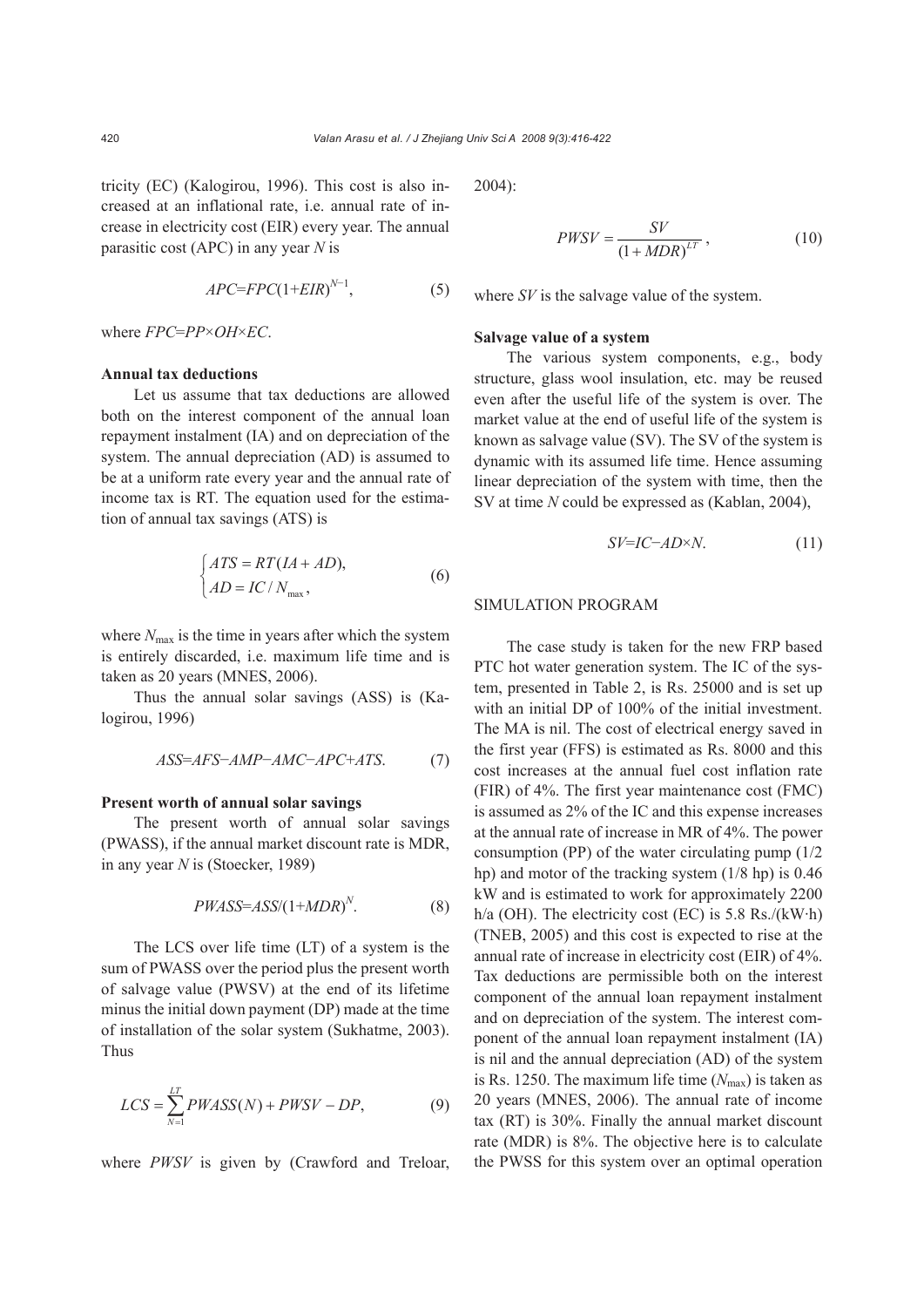operation life time (LT) of 15 years.

The MATLAB program calculates the value of total PWSS, called "life cycle solar savings" from one year to the next. This is done by substituting values on *N* ranging from 1 to 15 in Eq.(9). The result of the program indicates that by investing in the PTC hot water generation system as a replacement of the existing electric water heating system, one would save Rs. 23171.66 over a time period of 15 years, which is a reasonable saving. Solar savings for each year (ASS) is computed using Eq.(7) and is shown in Fig.3. Each year's solar savings is brought to a present worth using Eq.(8) with *MDR*=8%. The variation of life cycle solar savings with the number of years is plotted in Fig.4. It is seen that the life cycle solar savings(LCS) increases rapidly and becomes positive at the end of six years because of the electrical energy cost savings and attains the value of Rs. 23171.66 after 15 years.



**Fig.3 Variation of annual solar savings (***ASS***) with number of years (***N***)** 



**Fig.4 Variation of life cycle solar savings (***LCS***) with number of years (***N***)** 

# **CONCLUSION**

The performance of a newly designed and developed FRP based PTC with a newly developed embedded electronic controlled one axis solar tracking system and a well mixed hot water storage tank for hot water generation in a restaurant in Madurai, India, is investigated by a series of extensive tests. The average maximum storage tank water temperature over the testing period observed was 74.91 °C, when no energy is withdrawn from the tank to the load during the collection period. The total cost of the new economic FRP based solar PTC for hot water generation with an embedded electronic controlled tracking system is Rs. 25000 (US\$ 573) only. Economic analysis of the new PTC hot water generation system replacing the existing electric heating system based on life cycle savings (LCS) method is presented in detail in this paper. A computer simulation program is used as a tool for fast estimation of LCS of the new PTC system. The annual solar savings (ASS) of the new PTC hot water generation system is significant and increases with number of years. The life cycle solar savings of the new PTC system increases rapidly and becomes positive at the end of six years because of the electrical energy cost savings, and attains the value of Rs. 23171.66 after 15 years, which is a significant saving. Thus the new FRP based solar PTC hot water generation system is more economic than the existing electric water heating system in the restaurant in Madurai, India. The LCS method and the MATLAB computer simulation program presented in this paper can be used to estimate the LCS of other renewable energy systems.

#### **References**

- Ardente, F., Beccali, G., Cellura, M., lo Brano, V., 2005. Life cycle assessment of a solar thermal collector. *Renewable Energy*, **30**(7):1031-1054. [doi:10.1016/j.renene.2004. 09.009]
- ASHRAE Standard 93, 1986. Method of Testing to Determine the Thermal Performance of Solar Collectors. American Society of Heating, Refrigerating and Air-Conditioning Engineers, Atlanta, GA.
- Crawford, R.H., Treloar, G.J., 2004. Net energy analysis of solar conventional domestic hot water systems in Melbourne, Australia. *Solar Energy*, **76**(1-3):159-163. [doi:10.1016/j.solener.2003.07.030]
- Kablan, M.M., 2004. Techno-economic analysis of the Jordanian solar water heating system. *Energy*, **29**(7):1069-1079. [doi:10.1016/j.energy.2004.01.003]